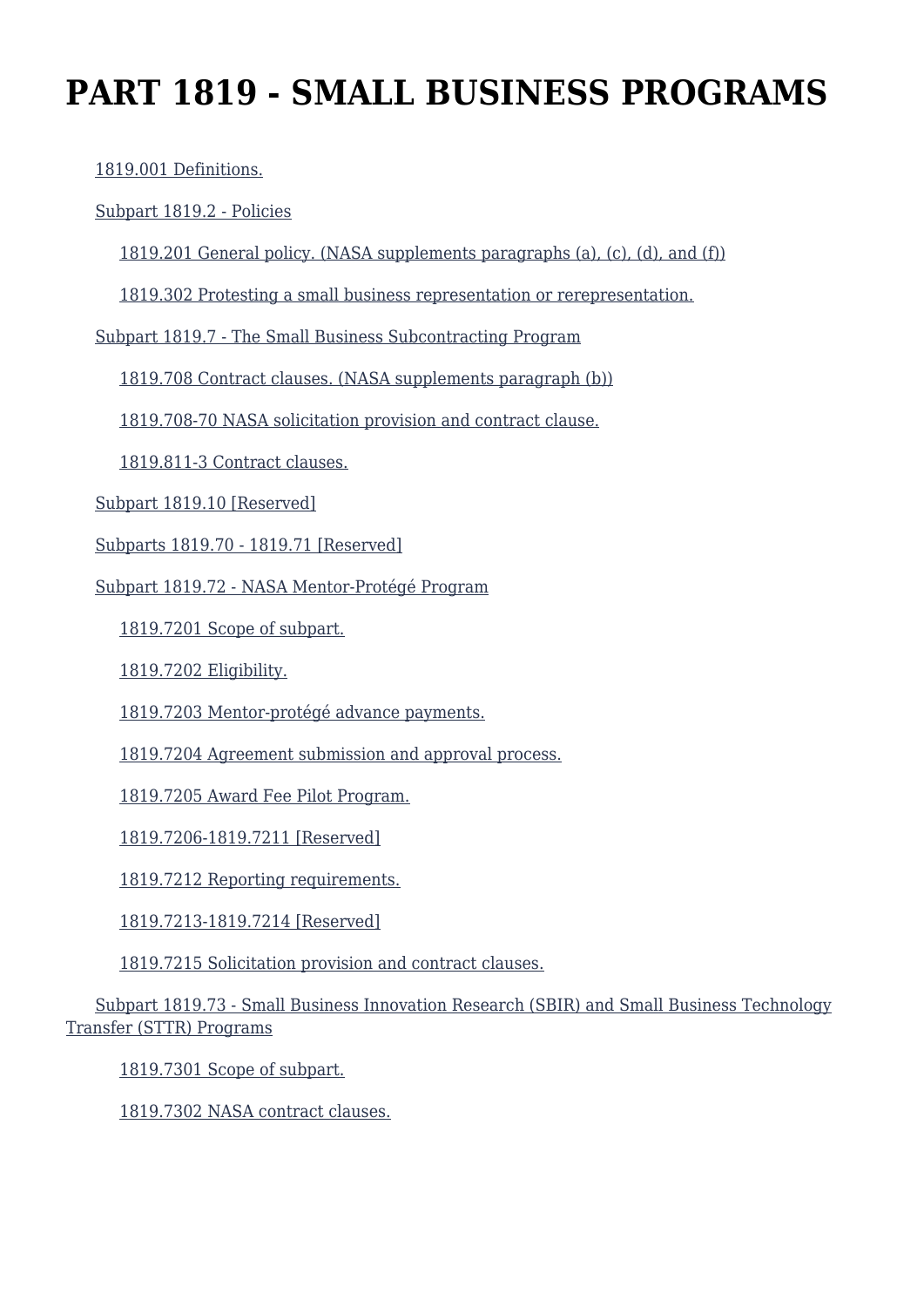# **1819.001 Definitions.**

*High-Tech* as used in this part means research and/or development efforts that are within or advance the state-of-the-art in a technology discipline and are performed primarily by professional engineers, scientists, and highly skilled and trained technicians or specialists.

# **Subpart 1819.2 - Policies**

## **1819.201 General policy. (NASA supplements paragraphs (a), (c), (d), and (f))**

(a)(i) NASA is committed to providing to small, veteran-owned small business, service-disabled veteran-owned small business, HUBZone, small disadvantaged, and women-owned small business concerns, maximum practicable opportunities to participate in Agency acquisitions at the prime contract level. The participation of NASA prime contractors in providing subcontracting opportunities to such entities is also an essential part of the Agency's commitment. The participation of these entities is emphasized in high-technology areas where they have had low involvement level.

(ii) NASA biennially negotiates Agency small business prime and subcontracting goals with the Small Business Administration pursuant to section 15(g) of the Small Business Act (15 U.S.C. 644). In addition, NASA has an annual goal of five percent for prime and subcontract awards to small disadvantaged businesses (SDBs) and women-owned small businesses (WOSBs), and a three percent goal for HUBZone and service-disabled, veteran-owned small business concerns.

#### **1819.302 Protesting a small business representation or rerepresentation.**

(h) When the contracting officer determines in writing that an award must be made to protect the public interest, the contracting officer shall notify the Headquarters Office of Procurement, Program Operations Division, the Headquarters Office of Small Business Programs, and the SBA.

# **Subpart 1819.7 - The Small Business Subcontracting Program**

#### **1819.708 Contract clauses. (NASA supplements paragraph (b))**

(b)

(1) The contracting officer shall use the clause at FAR 52.219-9 with its Alternate II when contracting by negotiation.

#### **1819.708-70 NASA solicitation provision and contract clause.**

(a) The contracting officer shall insert the provision at [1852.219-73](https://login.acquisition.gov/%5Brp:link:nfs-part-1852%5D#Section_1852_219_73_T48_60423441142), Small Business Subcontracting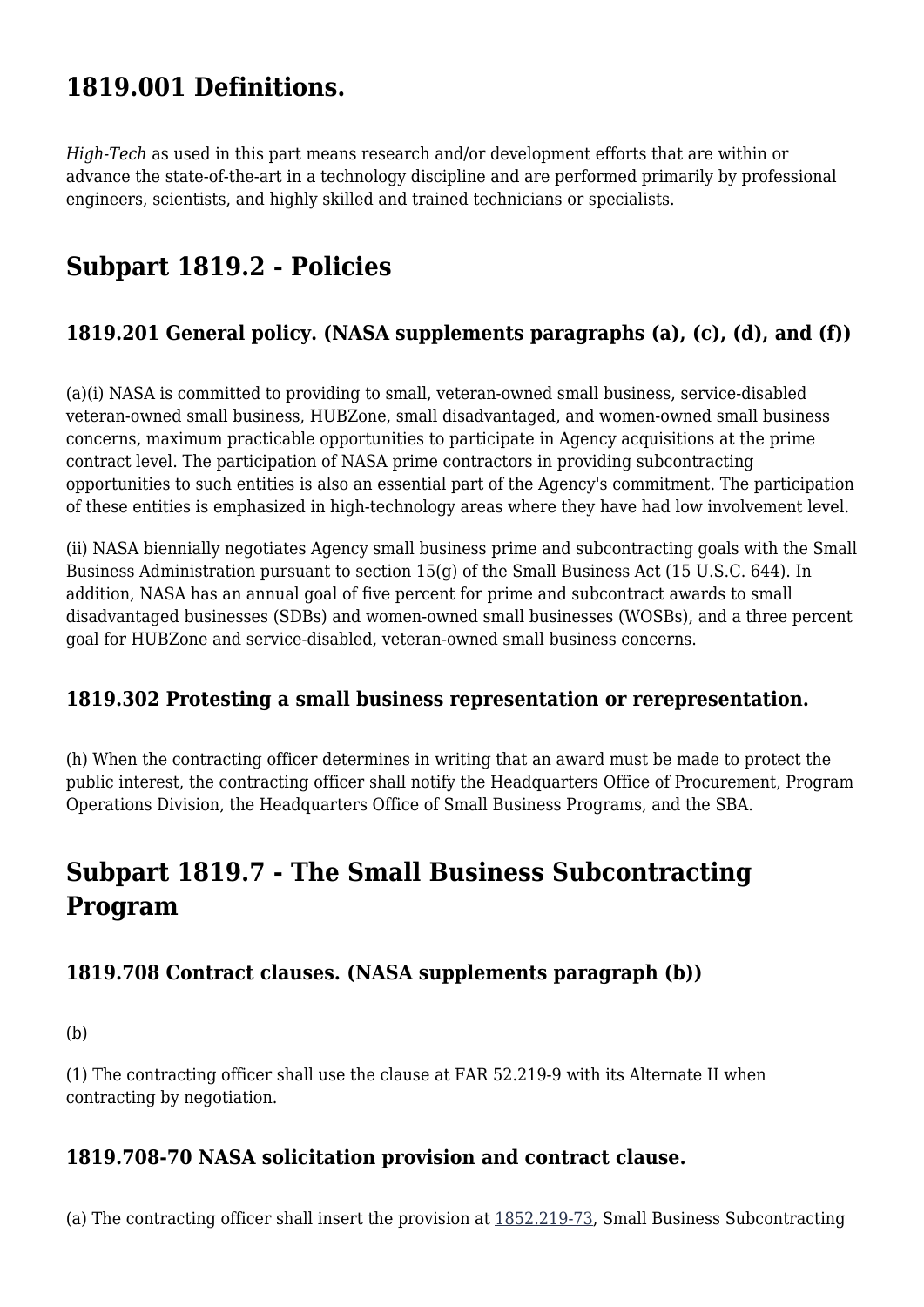Plan, in invitations for bids containing the clause at FAR 52.219-9 with its Alternate I. Insert in the last sentence the number of calendar days after request that the offeror must submit a complete plan.

(b) The contracting officer shall insert the clause at [1852.219-75](https://login.acquisition.gov/%5Brp:link:nfs-part-1852%5D#Section_1852_219_75_T48_60423441144), Individual Subcontracting Reports, in solicitations and contracts containing the clause at FAR 52.219-9, except for contracts covered by an approved commercial subcontracting plan.

# **1819.811-3 Contract clauses.**

(a) The contracting officer shall insert the clause at [1852.219-11,](https://login.acquisition.gov/%5Brp:link:nfs-part-1852%5D#Section_1852_219_11_T48_60423441140) Special 8(a) Contract Conditions, in contracts and purchase orders awarded directly to the 8(a) contractor when the acquisition is accomplished using the procedures of FAR 19.811-1(a) and (b).

(d) The contracting officer shall insert the clause at [1852.219-18](https://login.acquisition.gov/%5Brp:link:nfs-part-1852%5D#Section_1852_219_18_T48_60423441141), Notification of Competition Limited to Eligible 8(a) Concerns, in competitive solicitations and contracts when the acquisition is accomplished using the procedures of FAR 19.805.

(1) The clause at [1852.219-18](https://login.acquisition.gov/%5Brp:link:nfs-part-1852%5D#Section_1852_219_18_T48_60423441141) with Alternate I to the FAR clause at 52.219-18 will be used when competition is to be limited to 8(a) concerns within one or more specific SBA districts pursuant to FAR 19.804-2.

(2) The clause at [1852.219-18](https://login.acquisition.gov/%5Brp:link:nfs-part-1852%5D#Section_1852_219_18_T48_60423441141) with Alternate II to the FAR clause at 52.219-18 will be used when the acquisition is for a product in a class for which the Small Business Administration has waived the nonmanufacturer rule (see FAR 19.102(f)(4) and (5)).

(e) Follow the prescription at FAR 19.811-3(e).

# **Subpart 1819.10 [Reserved]**

# **Subparts 1819.70 - 1819.71 [Reserved]**

# **Subpart 1819.72 - NASA Mentor-Protégé Program**

Source: 74 FR 25672, May 29, 2009, unless otherwise noted.

#### **1819.7201 Scope of subpart.**

(a) This subpart implements the NASA Mentor-Protégé Program (hereafter referred to as the Program) established under the authority of Title 42, U.S.C., 2473(c)(1). The purpose of the Program is to:

(1) Provide incentives to NASA contractors, performing under at least one active, approved subcontracting plan negotiated with NASA, to assist protégés in enhancing their capabilities to perform as viable NASA contractors, other Government contractors, and commercial suppliers on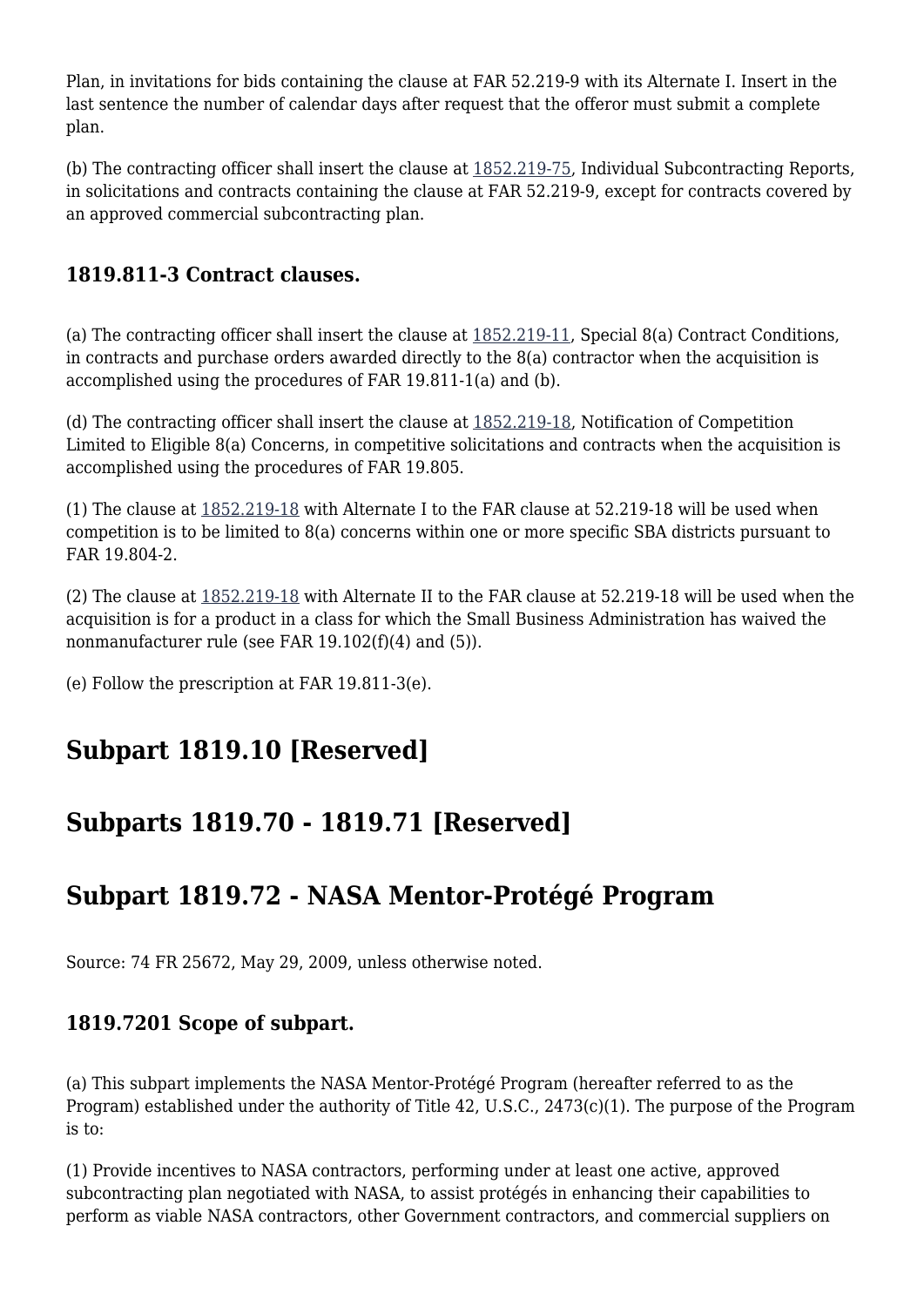contract and subcontract requirements.

(2) Increase the overall participation of protégés as subcontractors and suppliers under NASA contracts, other Federal agency contracts, and commercial contracts; and

(3) Foster the establishment of long-term business relationships between protégés and mentors.

(b) Under the Program, eligible entities approved as mentors will enter into mentor-protégé agreements with eligible protégés to provide appropriate developmental assistance to enhance the capabilities of the protégés to perform as subcontractors and suppliers. NASA may provide the mentor award fee incentives. Additionally, this subpart explains the calculated subcontracting credit for a mentor-protégé program pursuant to FAR 52.219-9, Small Business Subcontracting Plan.

## **1819.7202 Eligibility.**

(a) Eligibility of Mentors: To be eligible as a mentor, an entity must be -

(1) A large prime contractor performing with at least one approved subcontracting plan, other than a commercial plan, negotiated with NASA, pursuant to FAR Subpart 19.7, the Small Business Subcontracting Program. A contractor may apply to become a mentor if they currently are not performing under a NASA contract as long as they are currently performing another Federal agency contract with an approved subcontracting plan. The NASA mentor-protégé agreement, however, will not be approved until the mentor company is performing under a NASA contract with an approved subcontracting plan; and

(2) Eligible for receipt of Government contracts. An entity will not be approved for participation in the Program if, at the time of submission of the application to the Headquarters Office of Small Business Programs, the entity is currently debarred or suspended from contracting with the Federal Government pursuant to FAR Subpart 9.4, Debarment, Suspension, and Ineligibility.

(b) Eligibility of Protégés: To be eligible to participate as a protégé, an entity must be -

(1) Classified as a Small Disadvantaged Business (SDB), a small disadvantaged business, a womenowned small business, a historically underutilized business zone concern, a veteran-owned, servicedisabled small business, a historically black college and university, or a minority institution. The protégé entity may also be an active NASA SBIR/STTR Phase II company, or an entity participating in the AbilityOne program.

(2) Eligible for the award of Federal contracts; and

(3) A small business according to the Small Business Administration (SBA) size standard for the North American Industry Classification System (NAICS) code that represents the contemplated supplies or services to be provided by the protégé to the mentor.

(c) A protégé firm may self-certify to a mentor firm that it meets the requirements set forth in paragraph (b) of this section. Mentors may rely in good faith on written representations by potential protégés that they meet the specified eligibility requirements.

## **1819.7203 Mentor-protégé advance payments.**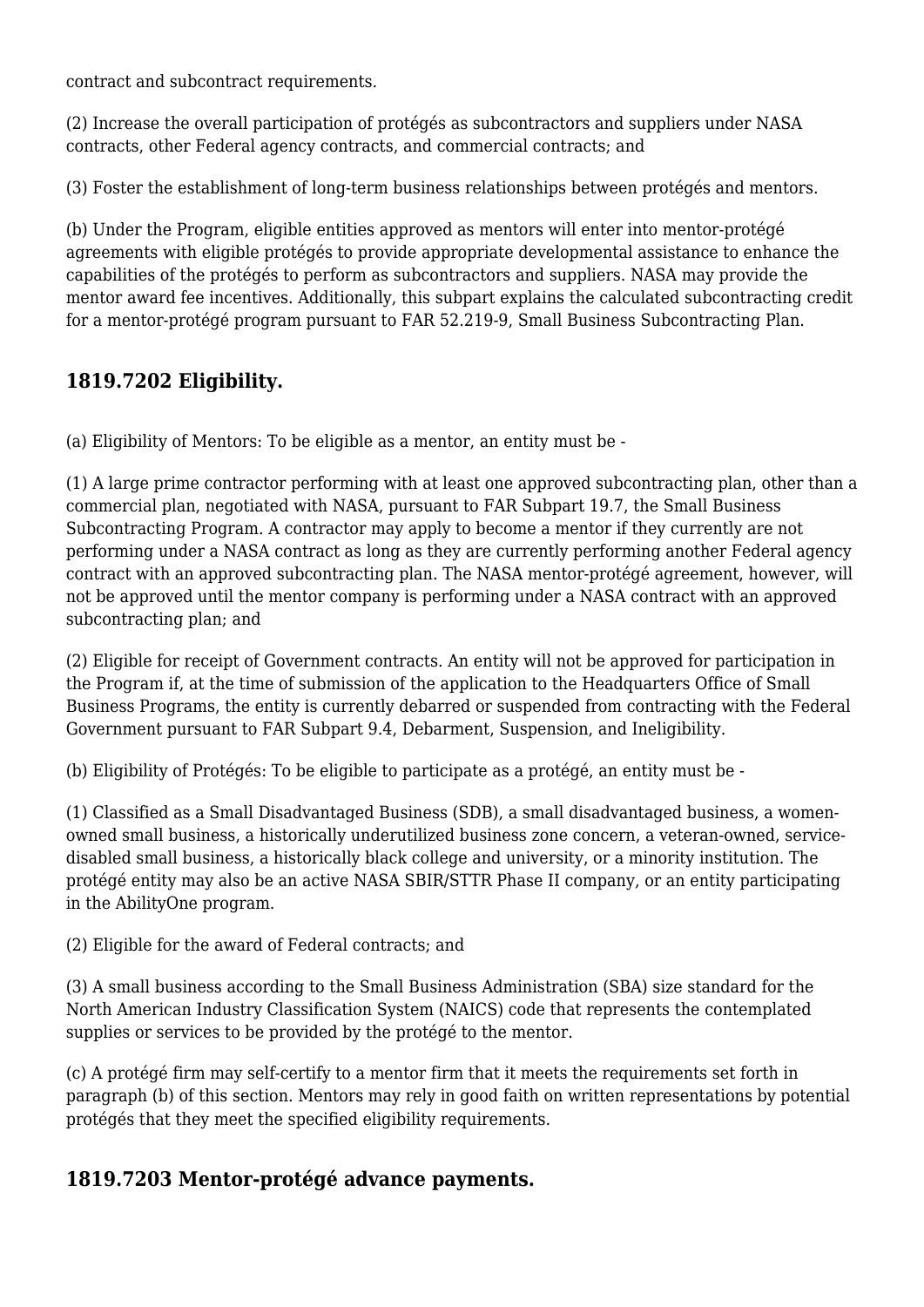If advance payments are contemplated, the mentor must first have the advance payments approved the contracting officer in accordance with FAR Subpart 32.4, Advance Payments for Non-commercial items.

### **1819.7204 Agreement submission and approval process.**

(a) To participate in the Program, entities approved as mentors in accordance with [1819.7203,](https://login.acquisition.gov/%5Brp:link:nfs-part-1819%5D#Section_1819_7203_T48_6041917513) will submit a complete agreement package to the Contracting Officer who will forward the completed agreement package to the cognizant Small Business Specialist at the NASA Center. The submission package must include the following -

(1) A signed mentor-protégé agreement;

(2) A signed protégé application;

(3) The estimated cost of the technical assistance to be provided, broken out per year and per task, in a separate cost volume; and

(4) Additional information as may be requested by the NASA OSBP; and

(5) A signed letter of endorsement of the agreement by the contracting officer and the contracting officer representative.

(b) The mentor-protégé agreement must be approved by the Assistant Administrator, NASA OSBP, prior to the mentor incurring eligible costs for developmental assistance provided to the protégé.

(c) The cognizant NASA center will issue a contract modification, if justified, prior to the mentor incurring costs for developmental assistance to the protégé.

## **1819.7205 Award Fee Pilot Program.**

(a) Mentors will be eligible to earn a separate award fee associated with the provision of developmental assistance to NASA SBIR/STTR Phase II Protégés only. The award fee will be assessed at the end of the Mentor-Protégé agreement period.

(b) The overall developmental assistance performance of NASA contractors, in promoting the use of small businesses as subcontractors, will be a required evaluation factor in award fee plans.

(c) Evaluation criteria to determine the award fee should include:

- (1) Benefit of the agreement to NASA;
- (2) Active participation in the Program;
- (3) The amount and quality of developmental assistance provided;
- (4) Subcontracts awarded to small businesses and others;

(5) Success of the protégés in increasing their business as a result of receiving developmental assistance; and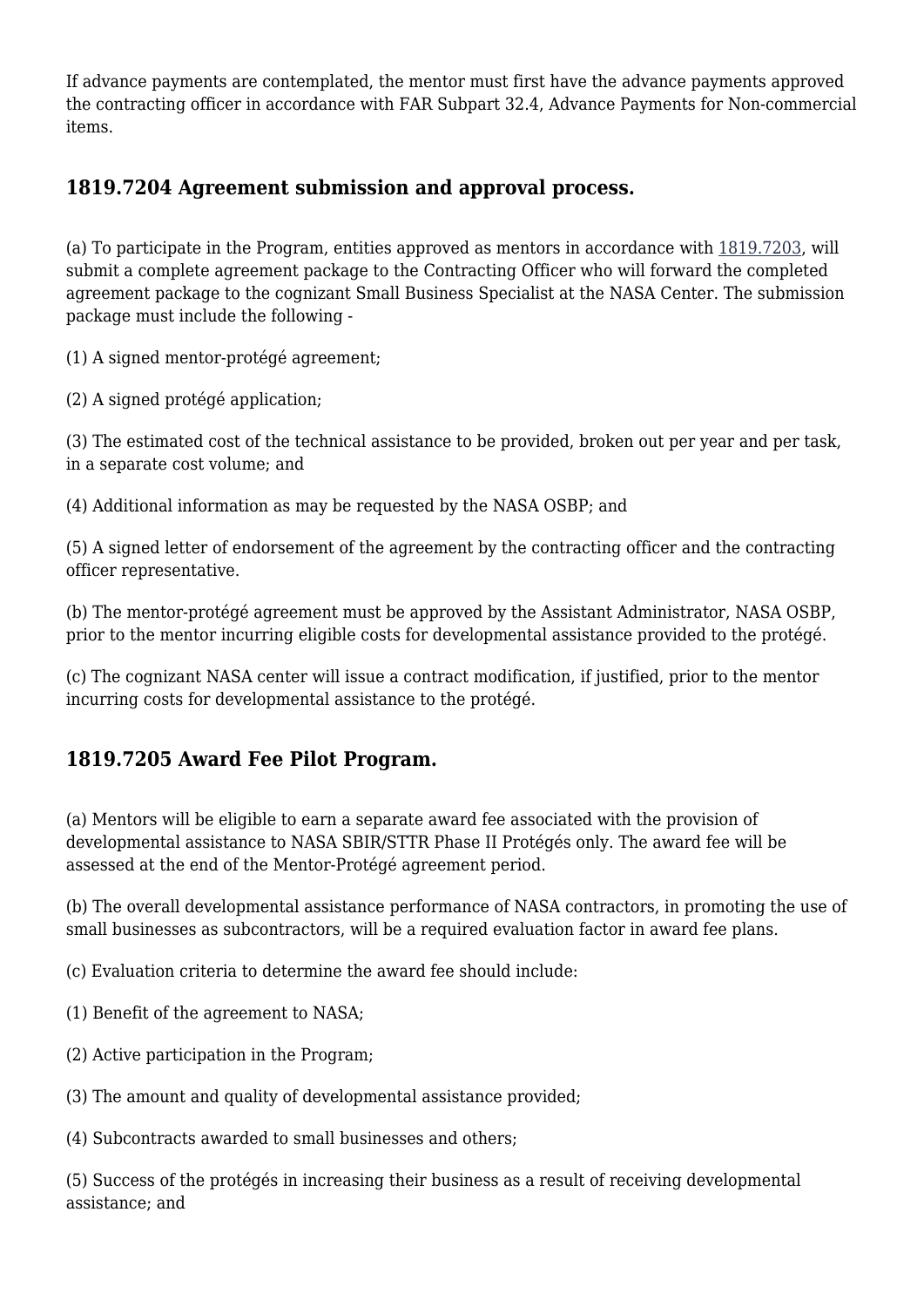(6) Accomplishment of any other activity as related to the mentor-protégé relationship.

(d) The Award Fee Pilot Program is an addition to the credit agreement. Participants that are eligible for award fee may also receive credit under their individual contract's award fee plan.

# **1819.7206-1819.7211 [Reserved]**

### **1819.7212 Reporting requirements.**

(a) Mentors must report on the progress made under active mentor-protégé agreements semiannually throughout the term of the agreement.

(b) Reports are due 30 days after the end of each six-month period of performance commencing with the start of the agreement.

(c) Each semiannual report must include the following data on performance under the mentorprotégé agreement:

(1) Expenditures by the mentor.

(2) The number and dollar value of subcontracts awarded to the protégé.

(3) Description of developmental assistance provided, including milestones achieved.

(4) Impact of the agreement in terms of capabilities enhanced, certifications received, and/or technology transferred.

(d) Semiannually, the protégé must provide an independently developed progress report using the semiannual report template, on the progress made during the prior six months by the protégé in employment, revenues, and participation in NASA contracts during each year of the Program participation term. The Protégé must also provide an additional post-agreement report for each of the two years following the expiration of the Program participation term.

(e) The protégé semiannual report required by paragraph (d) must be submitted separately from the Mentor's semiannual report submission.

(f) Reports for all agreements must be submitted to the NASA OSBP Mentor-Protégé Program Manager, the mentor's cognizant administrative contracting officer, and their cognizant center small business specialist.

(g) Templates for the semiannual report and the Post-Agreement report and guidance for their submission are available at: *<http://www.osbp.nasa.gov>.*

# **1819.7213-1819.7214 [Reserved]**

## **1819.7215 Solicitation provision and contract clauses.**

(a) The contracting officer shall insert the clause at [1852.219-77,](https://login.acquisition.gov/%5Brp:link:nfs-part-1852%5D#Section_1852_219_77_T48_60423441146) NASA Mentor-Protégé Program, in: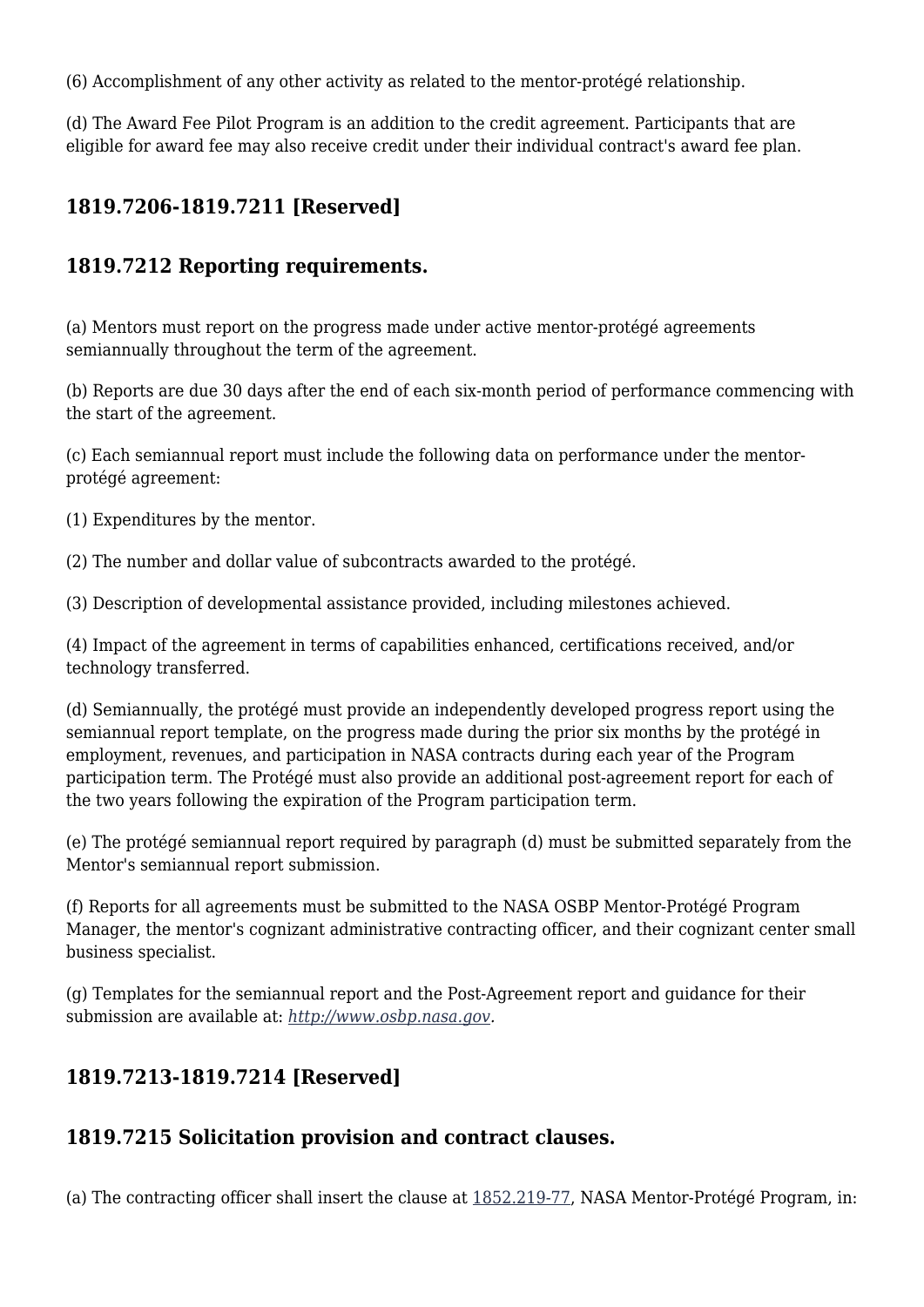(1) Any contract that includes the clause at FAR 52.219-9, Small Business Subcontracting Plan.

(b) The contracting officer shall insert the clause at [1852.219-79](https://login.acquisition.gov/%5Brp:link:nfs-part-1852%5D#Section_1852_219_79_T48_60423441147), Mentor Requirements and Evaluation, in contracts where the prime contractor is a participant in the NASA Mentor-Protégé Program.

# **Subpart 1819.73 - Small Business Innovation Research (SBIR) and Small Business Technology Transfer (STTR) Programs**

### **1819.7301 Scope of subpart.**

The Small Business Innovation Research (SBIR) and Small Business Technology Transfer (STTR) Programs were established and issued under the authority of the Small Business Act codified at 15 U.S.C. 631, as amended, and the Small Business Innovation Development Act of 1982 (Pub. L. 97-219), codified with amendments at 15 U.S.C. 638, as amended. The Small Business Act requires that the Small Business Administration (SBA) issue SBIR and STTR Program Policy Directives for the general conduct of the SBIR/STTR Programs within the Federal Government. The statutory purpose of the SBIR Program is to strengthen the role of innovative small business concerns (SBCs) in federally-funded research or research and development (R/R&D). Specific program purposes are to: Stimulate technological innovation; use small business to meet Federal R/R&D needs; foster and encourage participation by socially and economically disadvantaged SBCs, and by SBCs that are 51 percent owned and controlled by women, in technological innovation; and increase private sector commercialization of innovations derived from Federal R/R&D, thereby increasing competition, productivity and economic growth. Federal agencies participating in the SBIR/STTR Programs (SBIR/STTR agencies) are obligated to follow the guidance provided by the SBA Policy Directive. NASA is required to ensure its policies, regulations, and guidance on the SBIR/STTR Programs are consistent with SBA's Policy Directive. Contracting officers are required to insert the applicable clauses identified in [1819.7302](https://login.acquisition.gov/%5Brp:link:nfs-part-1819%5D#Section_1819_7302_T48_6041917612) in all SBIR and STTR contracts.

#### **1819.7302 NASA contract clauses.**

(a) Contracting officers shall insert the clause at [1852.219-80,](https://login.acquisition.gov/%5Brp:link:nfs-part-1852%5D#Section_1852_219_80_T48_60423441148) Limitation on Subcontracting - SBIR Phase I Program, in all Phase I contracts awarded under the Small Business Innovation Research (SBIR) Program established pursuant to Public Law 97-219 (the Small Business Innovation Development Act of 1982).

(b) Contracting officers shall insert the clause at [1852.219-81](https://login.acquisition.gov/%5Brp:link:nfs-part-1852%5D#Section_1852_219_81_T48_60423441149), Limitation on Subcontracting - SBIR Phase II Program, in all Phase II contracts awarded under the Small Business Innovation Research (SBIR) Program established pursuant to Public Law 97-219 (the Small Business Innovation Development Act of 1982).

(c) Contracting officers shall insert the clause at [1852.219-82](https://login.acquisition.gov/%5Brp:link:nfs-part-1852%5D#Section_1852_219_82_T48_60423441150), Limitation on Subcontracting - STTR Program, in all contracts awarded under the Small Business Technology Transfer (STTR) Program established pursuant to Public Law 97-219 (the Small Business Innovation Development Act of 1982). Occasionally, deviations from this requirement may be approved. Any deviations from this requirement shall be approved in writing by the contracting officer after coordination with the